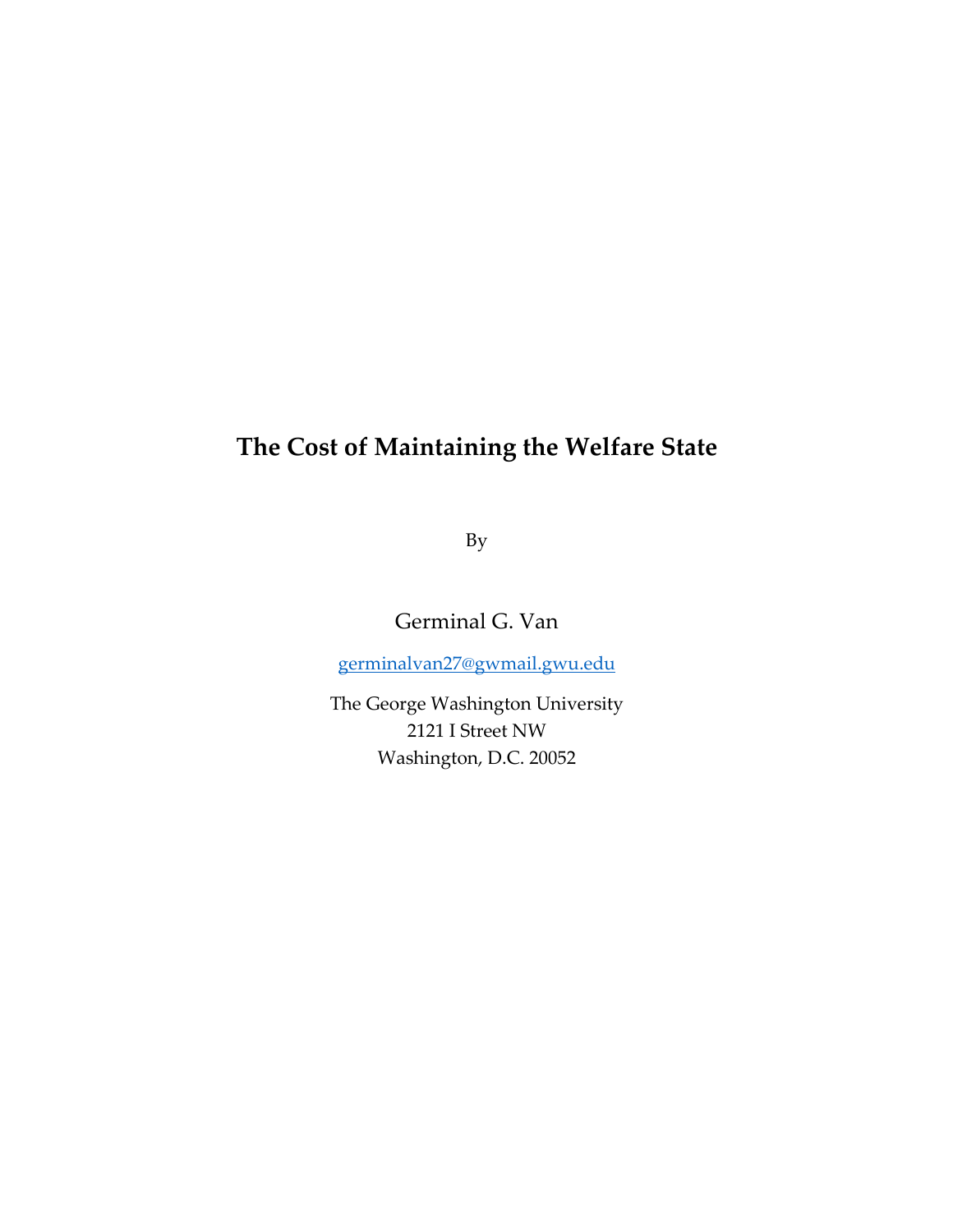### **Introduction**

The purpose of this essay is to explain how the cost of maintaining the welfare state does not produce the results intended in addition to creating an economic burden on the taxpayer from which he does not obtain any significant benefit. By cost, I do not merely imply monetary cost, but also a social cost. The welfare state exists in almost every advanced economy whether it is in Canada, France, the United Kingdom, Australia, or Germany. However, the analysis of this essay focuses on the welfare system of the United States since it is the country in which I reside.

Hence, this essay argues about how the welfare state could be dismantled by a gradual approach rather than an abrupt and revolutionary approach. To elucidate how the welfare state could be dismantled gradually rather than abruptly, I proceeded with the inductive method by first analyzing the historical and statistical evidence related to the welfare state, then developed a hypothetical scenario of the dismantlement of the welfare state.

## **I – Historical Evidence**

The welfare state exists in the United States since the 1930s. Before the 1930s, there was no system of social assistance. It was implemented as a system through the creation of various assistance programs to attenuate the impact of the Great Depression at the federal level. This system was principally developed under the presidency of Franklin Delano Roosevelt. It is undeniable that the welfare state was instigated with the best of intentions. In 1935, President Roosevelt declared: "The time has come for action by the national government to provide security against the major hazards and vicissitudes of life."1 Following this declaration, President Roosevelt went on to implementing the first assistance and insurance programs such as Social Security, THE National Industrial Recovery Act, the Federal Housing Administration, or the Aid to Families with Dependent Children (AFDC).2

Thus, creating a welfare system was meant to help the citizens maintaining a certain level of subsistence. Hence the first welfare programs were financed by tripling federal taxes from \$1.6 billion in 1933 to \$5.3 billion in 1940.3 However, the welfare state did not generate the results intended. For example, the National Industrial Recovery Act of 1933

<sup>1</sup> Editors. "BRIA 14.3: How Welfare Began in the United States." *Bill of Rights in Action.* (1998). Constitutional Rights Foundation.

<sup>2</sup> Fishback, Price V. "New Deal." *Banking Crises: Perspectives from the New Palgrave Dictionary,* edited by Garett Jones, Palgrave Macmillan UK, pp. 241-250.

<sup>&</sup>lt;sup>3</sup> Powell, Jim. *How FDR's New Deal Harmed Millions of Poor People.* (2003). Cato Institute.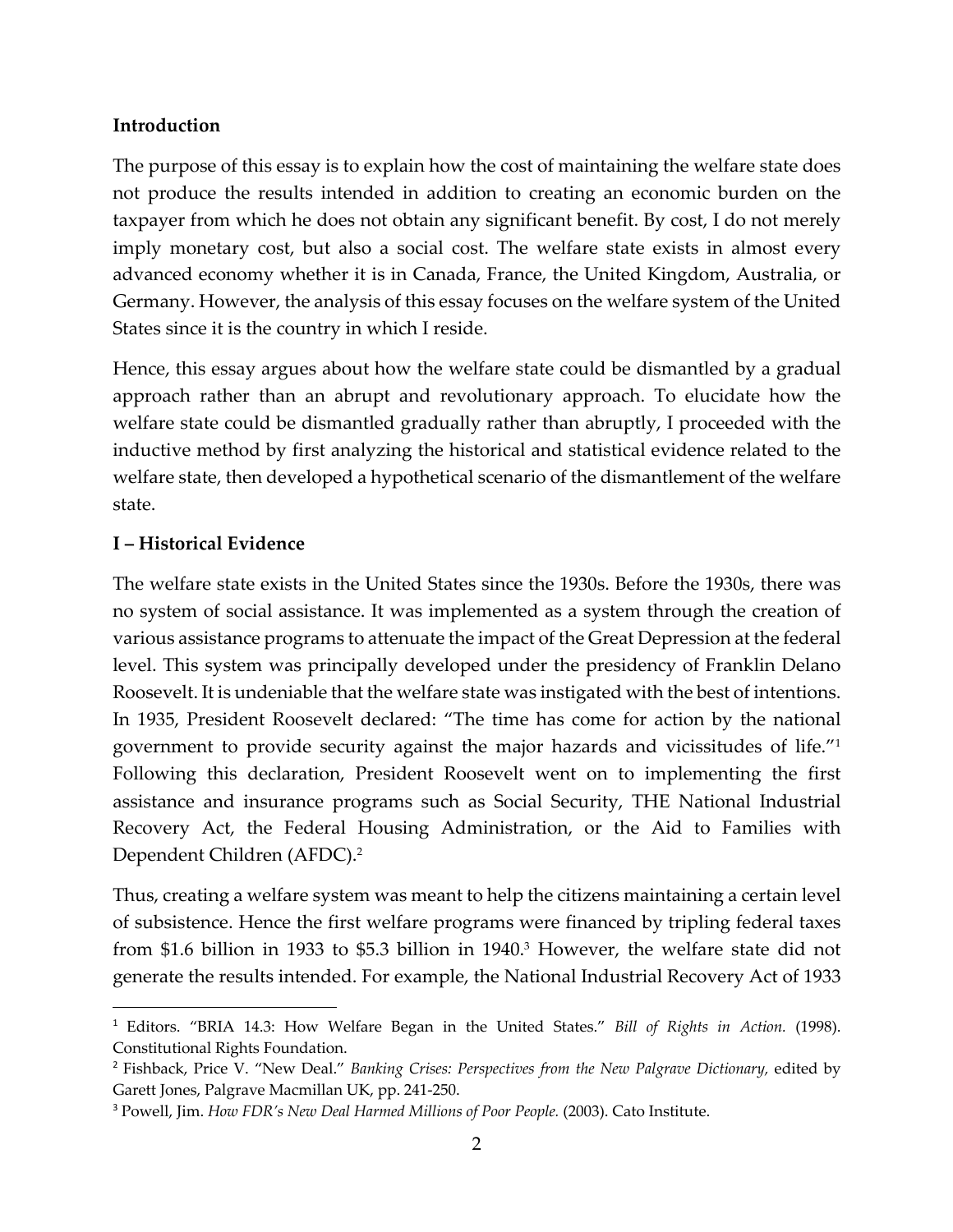cut production and forced wages above market levels, making it more expensive for employers to hire people—Blacks alone were estimated to have lost some 500,000 jobs because of that same policy. <sup>4</sup> The major result that the welfare state has delivered since its inception is the amplification of the powers of the federal government as well as the enlargement of its scope. Indeed, in the 1960s, the welfare state considerably expanded under the presidency of Lyndon Baines Johnson through the Great Society (Lyndon Johnson's economic policy). Under the Great Society, the federal government created many new social programs such as Medicare and Medicaid, which empowered the federal government to have a permanent foothold in the healthcare industry, the Primary and Secondary Education Act, which warranted the federal government to subsidize schools and to administer a national curriculum, and Affirmative Action policies, which enhance the capacity of the federal government to dictate schools the quotas that have to be reached to receive federal funds.

Since the expansion of the welfare state, government spending and welfare spending have considerably increased continuously as we can see in the following figures (figures  $1 & (2)$ .





Figure 1. Source: OECD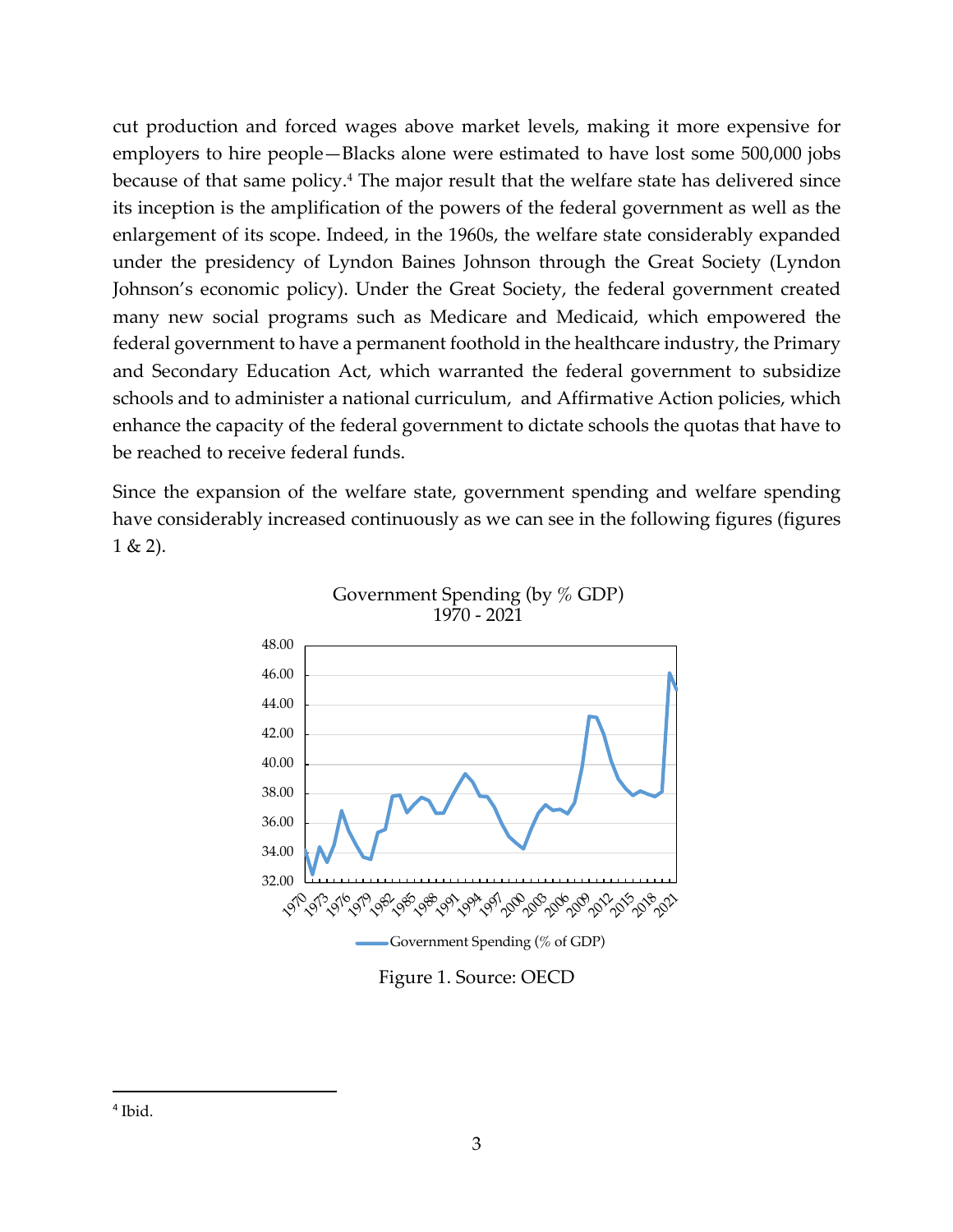

Figure 2. Source: US Census Bureau

The main predicament about the expansion of the welfare state is that it created a state of perpetual dependency of the recipient on the federal government. As a matter of fact, the number of participants in welfare programs has substantially increased, especially in programs such as Medicaid, which has the highest participation rate (84.1 percent) among families receiving government means-tested assistance. Among one-parent families, 81.7 percent received government means-tested assistance, and 86.1 percent of two-parent families do so.

| Tummics With Chinten untier to (2011)          |                              |            |            |  |  |
|------------------------------------------------|------------------------------|------------|------------|--|--|
| Programs                                       | Percent receiving assistance |            |            |  |  |
|                                                | All                          | One-parent | Two-parent |  |  |
|                                                | families                     | families   | families   |  |  |
| Housing assistance                             | 21.80                        | 37.80      | 8.3        |  |  |
| Medicaid                                       | 84.10                        | 81.70      | 86.1       |  |  |
| <b>Public Assistance</b>                       | 7.00                         | 11.80      | 3.1        |  |  |
| <b>Supplement Nutrition Assistance Program</b> | 51.60                        | 66.40      | 39.3       |  |  |
| (SNAP) (also known as food stamps)             |                              |            |            |  |  |
| Supplement Security Income (SSI)               | 9.9                          | 12.5       | 7.8        |  |  |

**Participation in specific means-tested government assistance programs among families with children under 18 (2014)**

Table 1. Source: US Bureau of Labor Statistics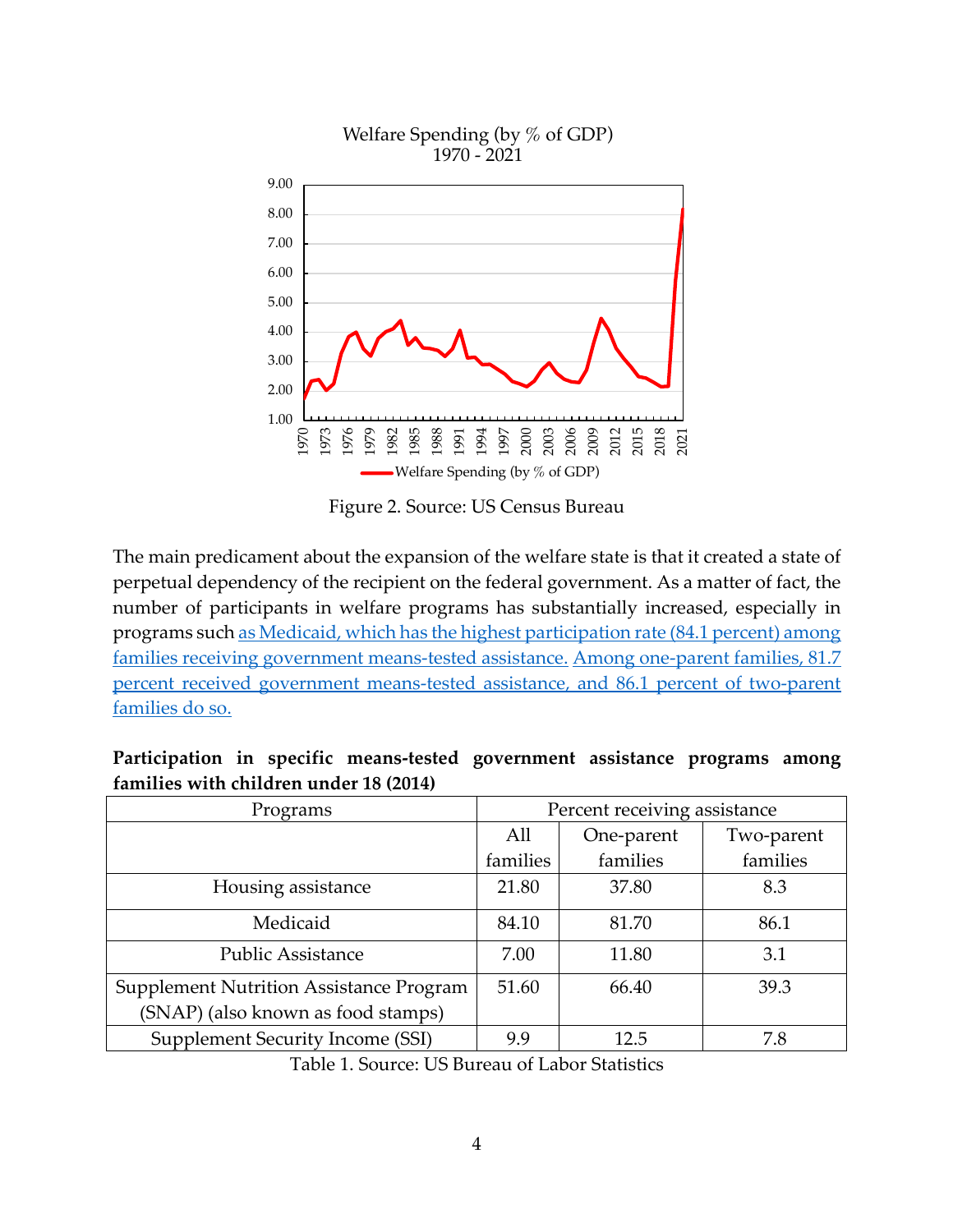In 2014, total expenditures for families receiving assistance were \$36,398, about (50.3 percent of the \$72,338 spent by families not receiving assistance. Total expenditures for one-parent families receiving assistance were \$26,085, about three-fifths (58.6 percent) of the \$44,516 spent by two-parent families receiving assistance.

The dependency on welfare programs can clearly be seen with the expansion of food stamps from 1969 to 2019. According to the Supplemental Nutrition Assistance Program (SNAP) data, the participation and cost of the program increased significantly. In 1969, only 2,878 participants were enrolled in the program and the cost was only estimated at \$250. The participation rate has increased thirteen times since 1969 to reach 39,887 recipients for an estimated cost of \$79,110.46. This exponential increase of recipients in food stamps programs shows how high is the level of dependency. The federal government has loosened the conditions of eligibility for low-income people to easily enroll in these welfare programs. Once entered, not many of them leave the program.

The government keeps subsidizing these programs at the expense of the taxpayer while most of the recipients of these programs reap the benefits without necessarily contributing that much back to society. However, it is important to emphasize that not every single recipient of these programs is an eternal free rider. Some do manage to leave the welfare state for a better financial and social condition, but it is nonetheless fair to say that most of the recipients who receive these means-tested benefits are disincentivized to seek higher aims for fear to lose what they are already earning from these programs.

## **II – Statistical Evidence**

In this part of the analysis, my main concern is twofold. First, I want to understand the magnitude that the welfare state exerts on government spending. By how much do welfare programs contribute to government spending? Second, I want to understand the impact that government spending on poverty. Does government spending reduce or increase poverty in America? These are the main questions of my inquiry that need to be thoroughly assessed.

## *Specification of the models*

To assess these two questions, I developed two independent statistical models that I will use to test my hypotheses:

(1)  $Y_1 = \beta_0 + \beta_1 X_1 + \varepsilon$ (2)  $\ln Y_2 = \beta_0 + \beta_2 X_2 + \varepsilon$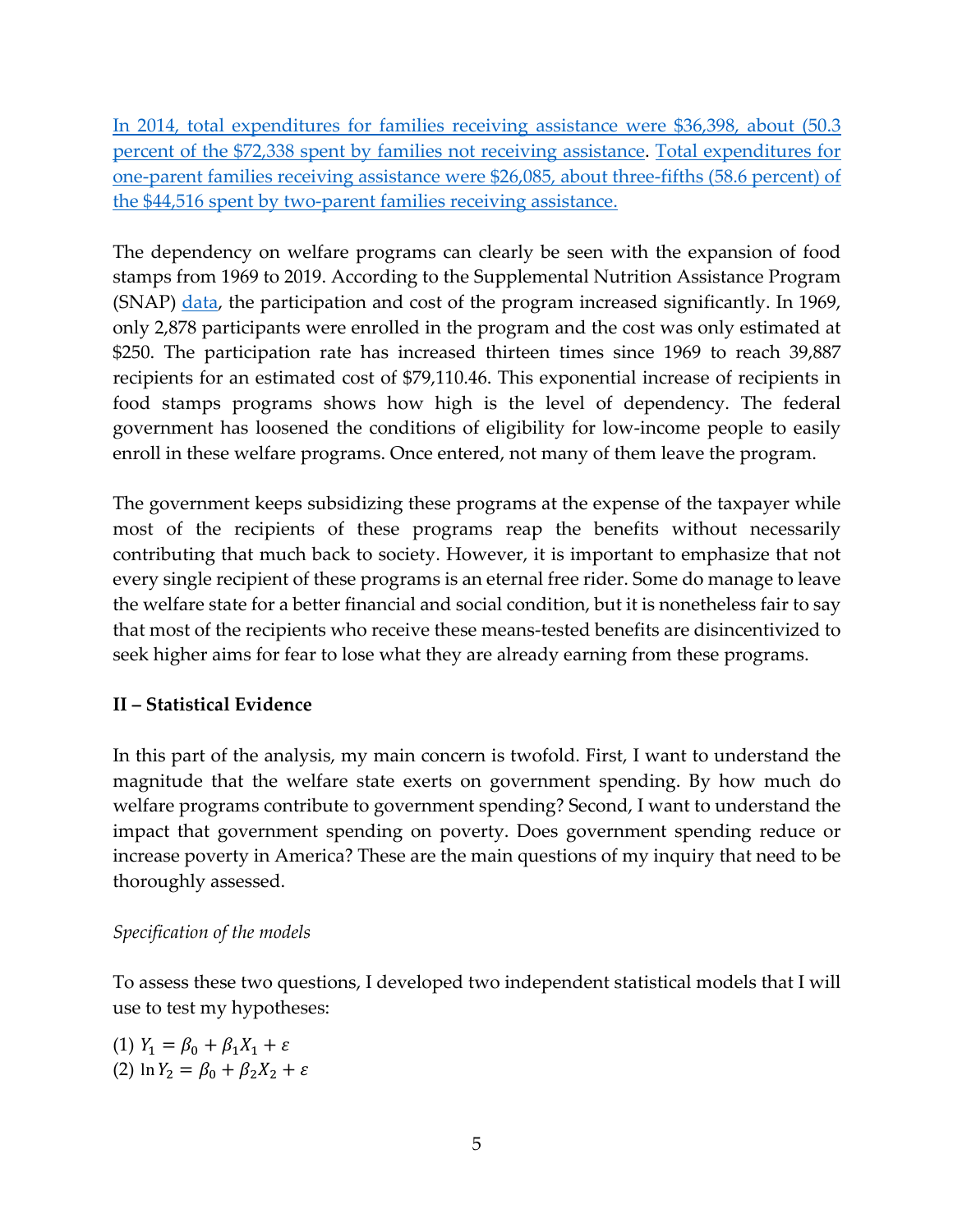For equation (1), the independent invariable  $(X_1)$  represents welfare spending, and the dependent variable  $(Y_1)$  represents government spending. For equation (2) the independent variable  $(X_2)$  represents government spending and the dependent variable  $(\ln Y_2)$  represents the number of people officially in poverty in the United States since the unit is in millions of people. Using the natural log function is helpful to transforming an originally highly skewed variable into a more normalized dataset.

#### *The Data*

The dataset contains 52 observations ( $n = 52$ ) was built from many sources. The 52 observations that make up our dataset were collected from 1970 to 2021. For equation (1), the values of both the dependent and independent variables were extracted from figures 1 and 2, which are sourced from OECD and the U.S. Census Bureau, respectively. For equation (2), the values of both the dependent and the independent variables were extracted from the Federal Reserve Bank of St. Louis (FRED) and the OECD, respectively.

#### *Empirical Evidence and Results*

Results for model (1): Correlation between welfare spending and government spending

| <b>SUMMARY OUTPUT</b>        |            |            |            |                  |              |
|------------------------------|------------|------------|------------|------------------|--------------|
| <b>Regression Statistics</b> |            |            |            |                  |              |
| Multiple R                   | 0.63553956 |            |            |                  |              |
| R Square                     | 0.40391053 |            |            |                  |              |
| Adjusted R                   | 0.39198874 |            |            |                  |              |
| Square                       |            |            |            |                  |              |
| Standard                     | 2.17577259 |            |            |                  |              |
| Error                        |            |            |            |                  |              |
| Observations                 | 52         |            |            |                  |              |
| <b>ANOVA</b>                 |            |            |            |                  |              |
|                              | df         | SS         | <b>MS</b>  | $\boldsymbol{F}$ | Significance |
|                              |            |            |            |                  |              |
| Regression                   | 1          | 160.387581 | 160.387581 | 33.880026        | 4.1528E-07   |
| Residual                     | 50         | 236.699317 | 4.73398635 |                  |              |
| Total                        | 51         | 397.086898 |            |                  |              |

|  | anie |  |
|--|------|--|
|--|------|--|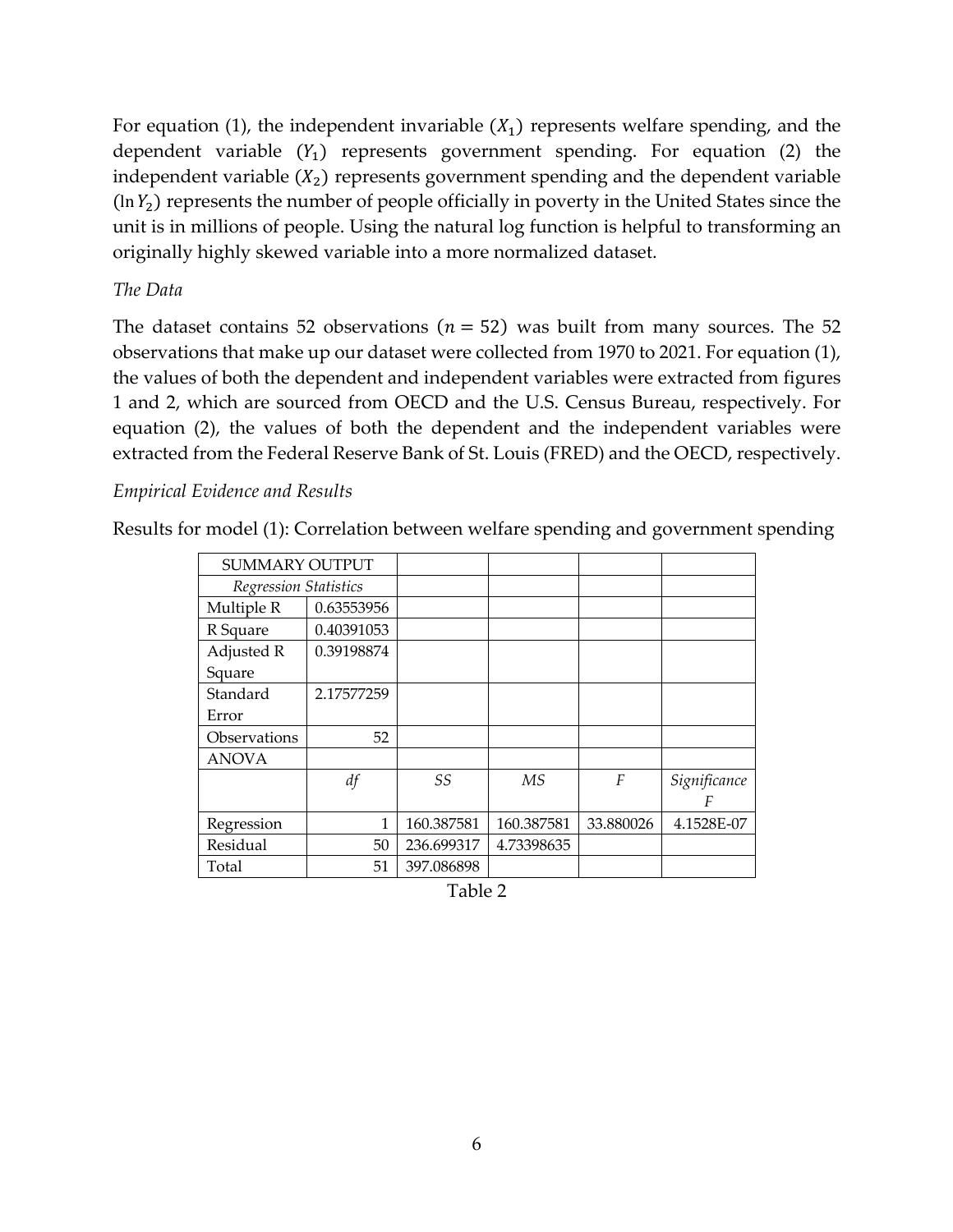

Result of model (2): Correlation between government spending and the number of people officially in poverty.

| <b>SUMMARY OUTPUT</b> |            |            |           |            |              |
|-----------------------|------------|------------|-----------|------------|--------------|
| Regression Statistics |            |            |           |            |              |
| Multiple R            | 0.71472157 |            |           |            |              |
| R Square              | 0.51082692 |            |           |            |              |
| Adjusted R            | 0.50104346 |            |           |            |              |
| Square                |            |            |           |            |              |
| Standard              | 0.13629895 |            |           |            |              |
| Error                 |            |            |           |            |              |
| Observations          | 52         |            |           |            |              |
| <b>ANOVA</b>          |            |            |           |            |              |
|                       | df         | SS         | MS        | F          | Significance |
|                       |            |            |           |            | F            |
| Regression            | 1          | 0.9699878  | 0.9699878 | 52.2133115 | 2.661E-09    |
| Residual              | 50         | 0.92887022 | 0.0185774 |            |              |
| Total                 | 51         | 1.89885802 |           |            |              |

Table 3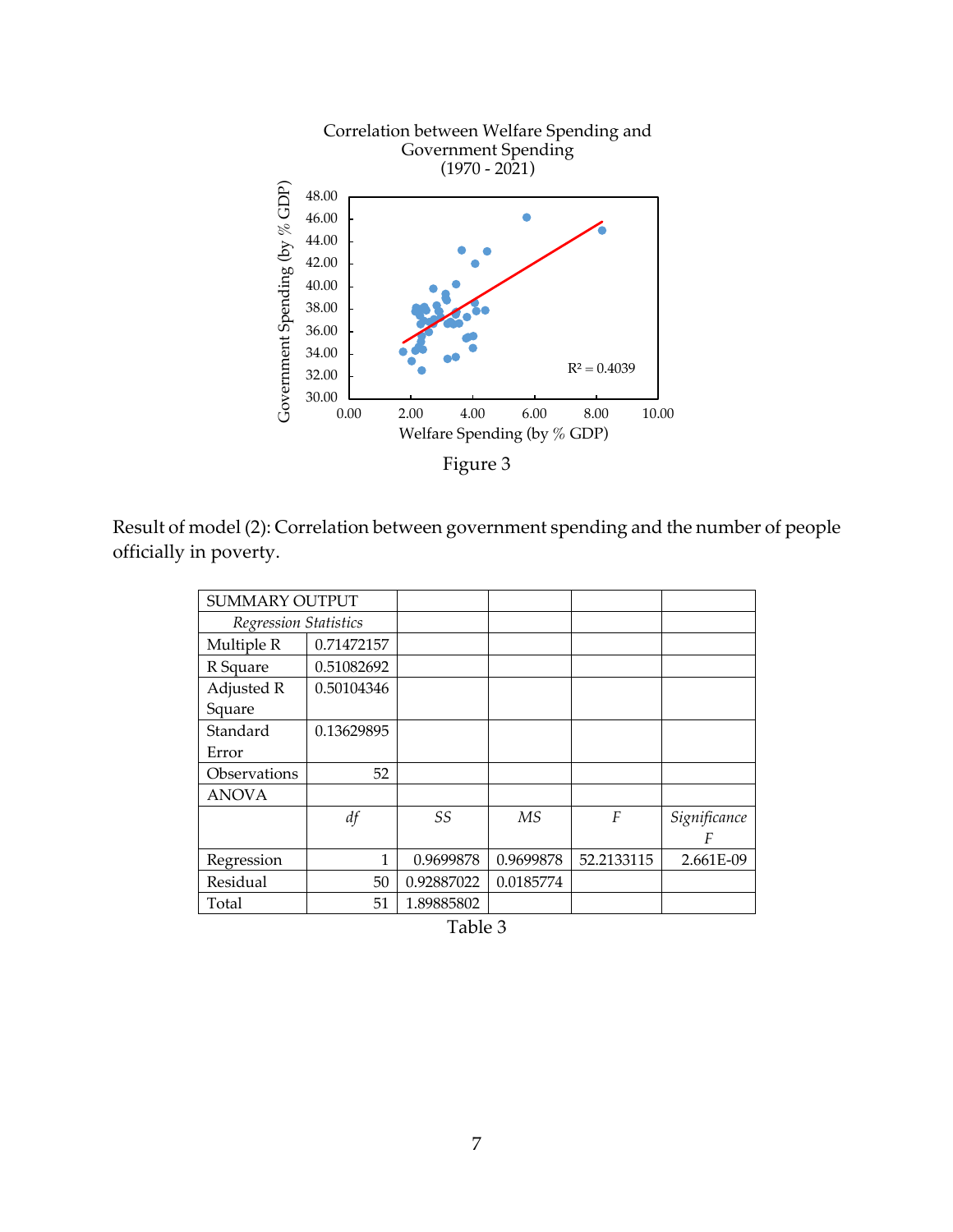

Figure 4

The results of the regression for the first model suggest that there is a positive correlation of moderate magnitude between welfare spending and government spending. Indeed, it is undeniable that the welfare system does contribute to the augmentation of government spending. One of the ways through which government spending increases is when the federal government borrows from bond markets or by changing the tax rates downwards in situations of expansionary fiscal policy. However, maintaining government expenditures requires a high level of taxation when borrowing becomes excessive. But this correlation also implies that the welfare state is not necessarily the primary or causal factor responsible for government spending. There are other factors such as defense spending which also contribute to the augmentation of government spending. The correlation between welfare spending and government spending illustrates, nonetheless, that the cost of maintaining the welfare state represents an economic burden for the citizen because the creation or the sustention of a new welfare program necessitates reducing the purchasing power of the individual, especially the high-income earners.

The results of the regression for the second model suggest that there is also a positive correlation of moderate magnitude between government spending and the number of people in poverty. This is the aspect of the welfare state that has been the most decried by many advocates of limited government—the welfare state maintains people in poverty. Government spending increases poverty to some extent because the maintenance of government programs, whether it is welfare programs or other government programs prevents low-income individuals from savings since a greater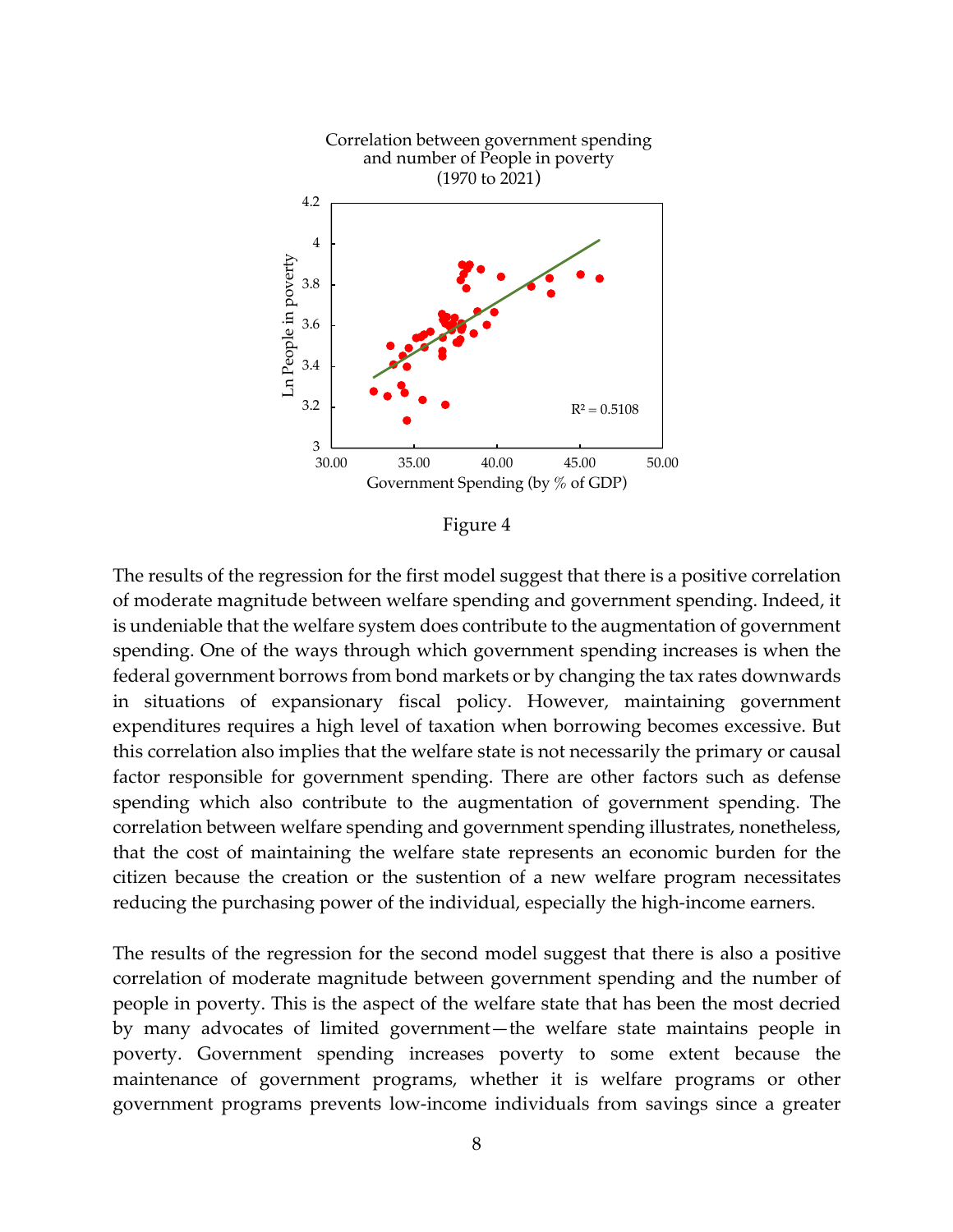portion of their income that they could reinvest in other ventures. Moreover, low-income individuals spend a disproportionate amount of their money on housing, which is about 40 percent of their income on average.5 In addition to the problem of housing, the federal government spends a lot on the criminal justice system. The criminal justice system is prejudiced against low-income people and people of color at every step from the top to the bottom, which has significantly impacted poverty for the worst. <sup>6</sup> The federal government supplies funds to state and local police but in the areas where the crime rate is at its peak, more resources are spent on policing whereas crime rates continue to skyrocket. In short, the federal government does not allocate resources where they are supposed to be in order to improve the welfare of low-income families. Welfare programs continue to expand while the number of poor people also continues to increase. Consequently, those who live below the poverty threshold continue to become the recipient of means-tested programs that do not increase their income overall.

Now the question to address is how can the welfare state be dismantled since it generated a negative externality on society?

## **III – Theoretical Propositions for the Dismantlement of the Welfare State**

The historical and statistical evidence elaborated in the first two parts of this essay provide me a robust background to develop a theoretical framework of the welfare state's dismantlement.

Let me start this framework by assuming that a referendum has occurred, and more than two-thirds of the American people have voted that we shall no longer have a federal welfare system. But rather than abruptly terminating the system altogether, the system is now decentralized where U.S. states have the choice to either implement their own welfare state or to simply not.

Let us assume that most U.S. states (more than 2/3) do want to implement a welfare state because they believe that low-income people in their respective states still need assistance. If implemented, how costly it would be to maintain this system at the state level since federal funds will no longer be supplied once the implementation is completed. The only transfer cost that takes place is when the federal government transfers the last funds to the U.S. states who agreed to implement a welfare system, but once the system is implemented, the federal government can no longer supply anything to any state. U.S. states will then be on their own for the sustentation of their respective

<sup>5</sup> Tanner, Michael. "How Government Causes Poverty" *Cato's Letter.* (2019) Volume 17, No. 2. Cato Institute. <sup>6</sup> Ibid.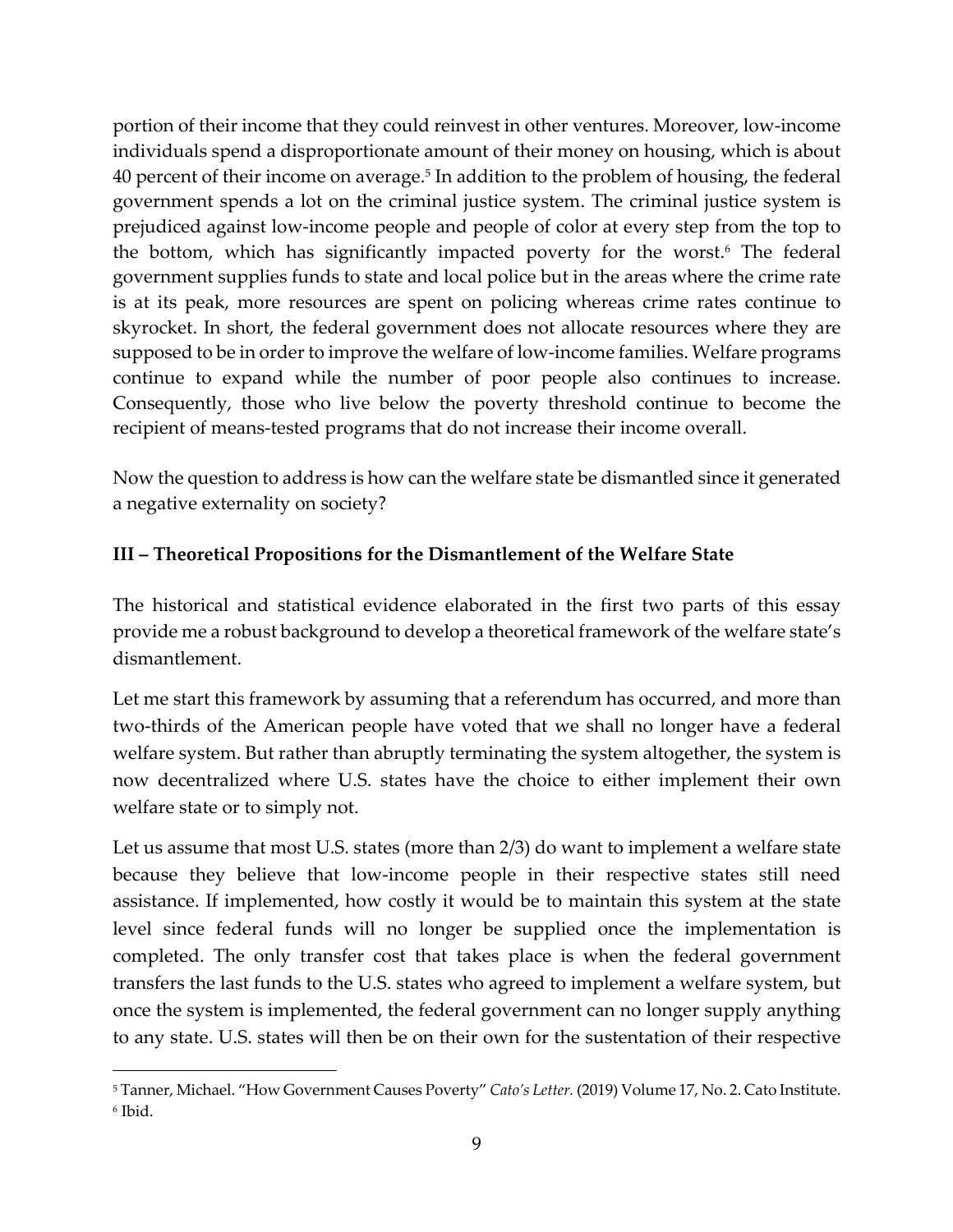welfare system. Now that the basic assumptions have been ensconced, let me develop the hypotheses.

*Hypothesis 1: Expansionary fiscal policy will increase government spending and reduce income taxes, which will help funding welfare programs*

The first hypothesis suggests that within the first phase following the implementation of the welfare system at the state level, income and price level will simultaneously increase. How so? Since the state government has received federal funds prior to the implementation of the welfare system, the government then used these funds to effectuate an expansionary fiscal policy that would stimulate consumer demand. Thus, this expansionary fiscal policy will have two effects: (1) it will increase the purchasing power of the consumer temporarily through the reduction of income taxes, and boosting employment, especially in the public sector, and (2) it will also increase the general price level of goods and services in the state economy since decreasing taxes increase aggregate demand and real GDP, and this demand, in turn, increases prices. In short, the state government used the last federal funds (transfer cost) to exert an expansionary fiscal policy to fund the welfare programs.





Figure 5

*Hypothesis 2: Implementation of a progressive tax system on high-income individuals and corporations will increase price level but reduce people's purchasing power*

The second hypothesis suggests that within the second phase following the implementation of the welfare system at the state level, the price level will increase while consumer's purchasing power will decrease. In this situation, two events have happened: (1) the federal transfer funds that initially helped U.S. states settled their welfare systems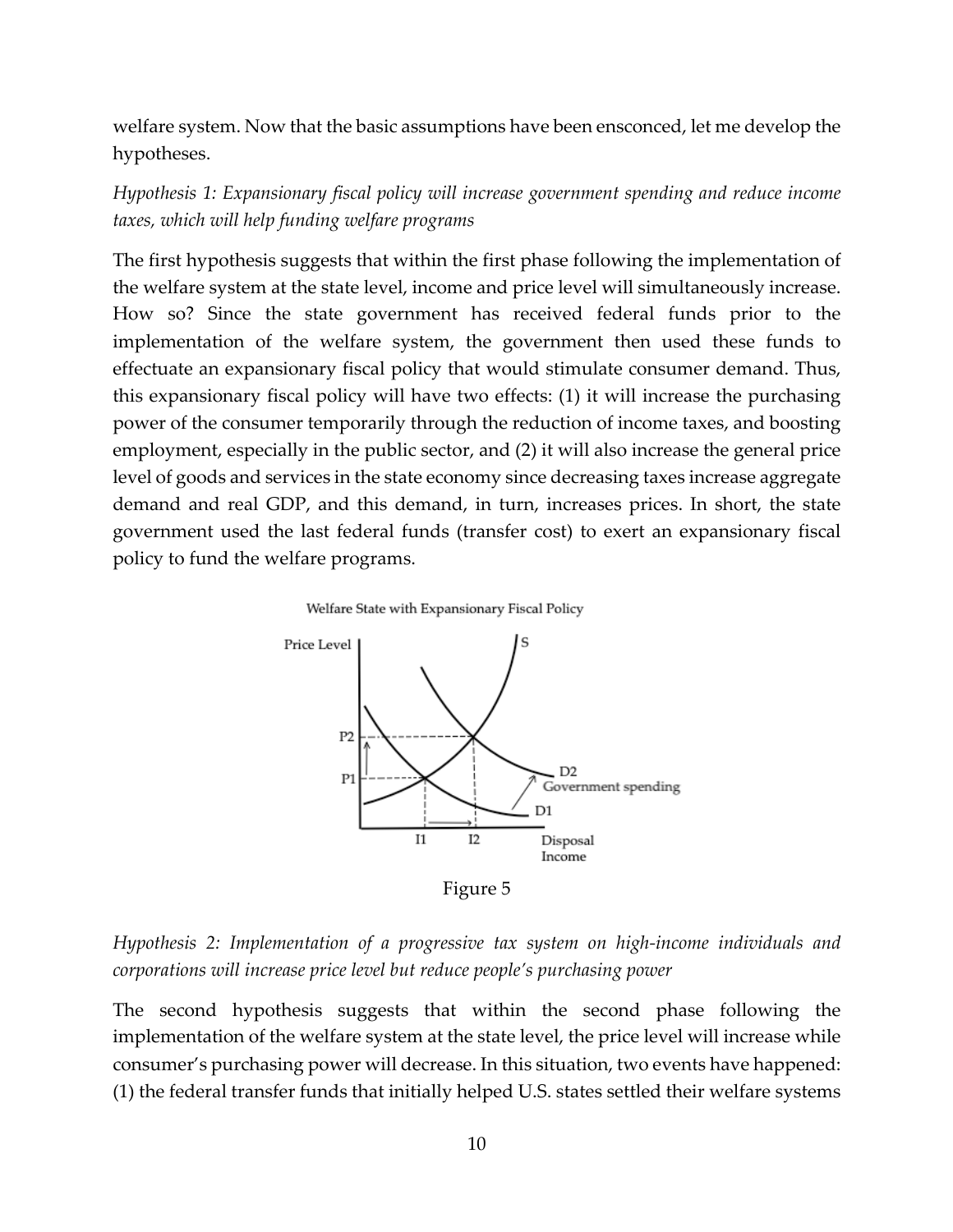have officially expired. So, state governments do now have to change their method to increase revenues in order to keep funding these social welfare programs. Thus, the state government decided to raise taxes by enforcing a progressive income tax, especially on high-income earners who make more than \$300,000.00 a year (upper class), and a high tax rate on corporations, and a high rate on sales tax; and (2) the high-income earners then decided to leave the state and relocate in another state where there is either no welfare or progressive tax systems. Hence, their relocation to another state negatively affects employment because the tax burden then falls on the top income-earners of the middle class (those making between \$100,000 and \$200,000 a year).

High-income earners are those who create employment in the private sector. Imposing a progressive tax system would essentially affect the labor market because it affects a person's decision on whether to work more hours, hire more workers, or invest in innovations or new businesses.<sup>7</sup> With lower taxes, high-income earners can make major investments in different industries of the economy which will create employment and drive economic expansion all across the state. But when government taxes seek to take a substantial portion of their earnings, high-income earners immediately react by avoiding paying taxes on the new rates. They either leave the state they currently reside in and relocate, or they keep their money in tax-exempt securities, which prevents that money from circulating in the economy. They will relocate their money to another state or overseas where the tax code is low. As the tax burden now falls on the middle-class, especially the top earners, people in the middle-class will be compelled to save less and take more credit which will increase their debt. Hence, the top income-earners of the middle will gradually be disincentivized to continue contributing to the maintenance of the welfare state even if some of them may morally agree with the cause of having one. Furthermore, the implementation of the progressive tax system will increase the general level of prices while decreasing people's purchasing power because there is a negative supply shock between what is offered and what people can afford. This negative supply shock is due to the increase in sales taxes which will discourage consumption.

<sup>7</sup> Heil, Daniel. "Tax Rate Hikes and the Economy." *Hoover Institution.* (2021).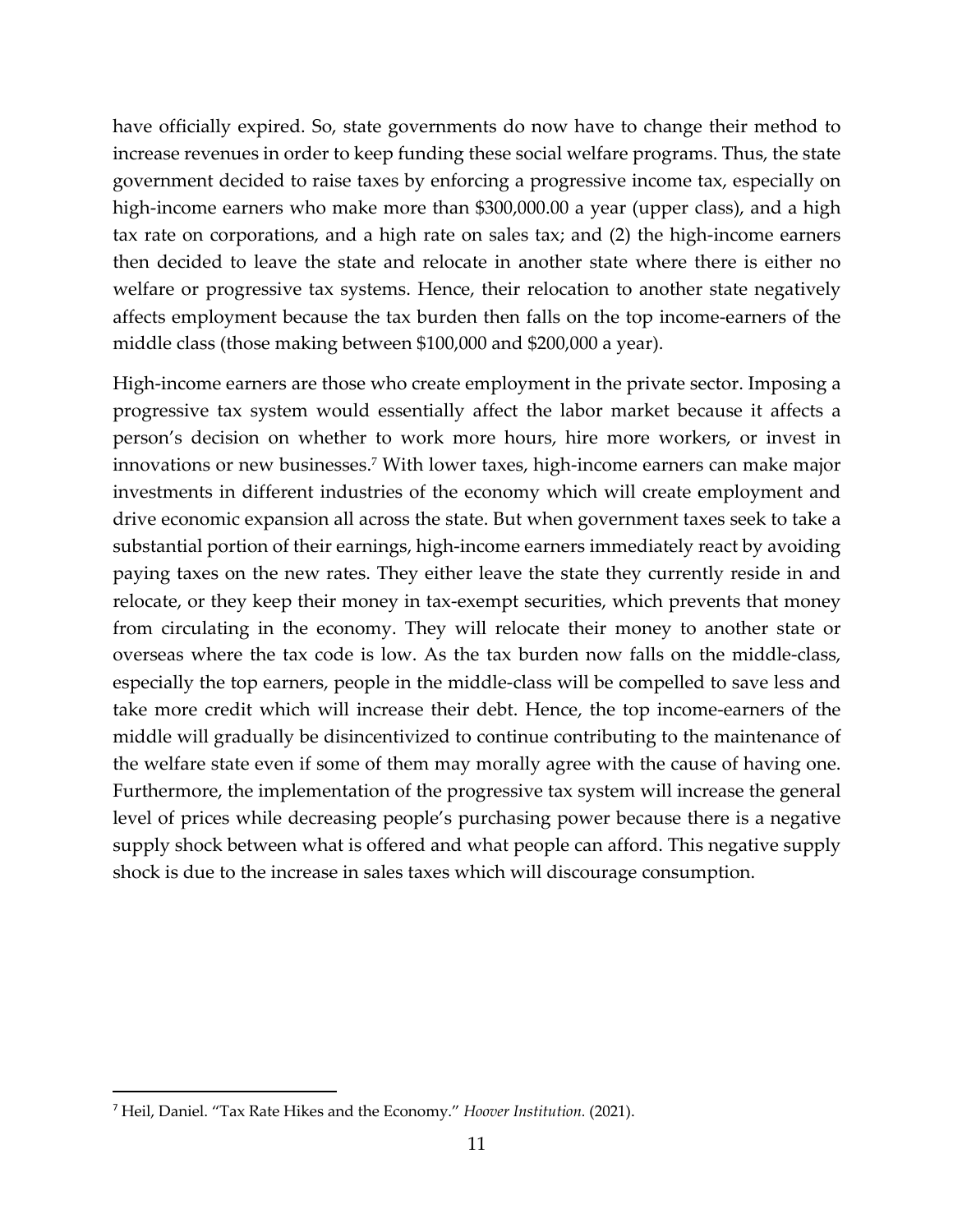Welfare State with Progressive tax system



#### Figure 6

In short, the implementation of a progressive tax system on different parts of the economy to sustain the funding of social welfare programs will lead to a reduction of the disposable income (purchasing power) of the consumer, and an increase in the general level of prices. This will then generate a higher number of people in poverty and it will increase the number of recipients under these social welfare programs.

*Hypothesis 3: Maintaining the welfare state decreases consumer's demand and as well as prices, which makes the welfare state even more unsustainable.*

The third hypothesis suggests that within the third phase following the implementation of the welfare system at the state level, income will fall as well as the general level of prices because poverty will be higher since the high-income earners have either relocated or allocate their financial capital in tax-exempt securities. Hence, as I argued in the second hypothesis, the progressive tax system leaves a huge gap between the middle-class and the upper-class in terms of creating employment and stimulating economic expansion. Since the tax burden has fallen on the middle-class, members of the middle-class will continue to save less while government will continue to spend more in order to maintain the welfare programs.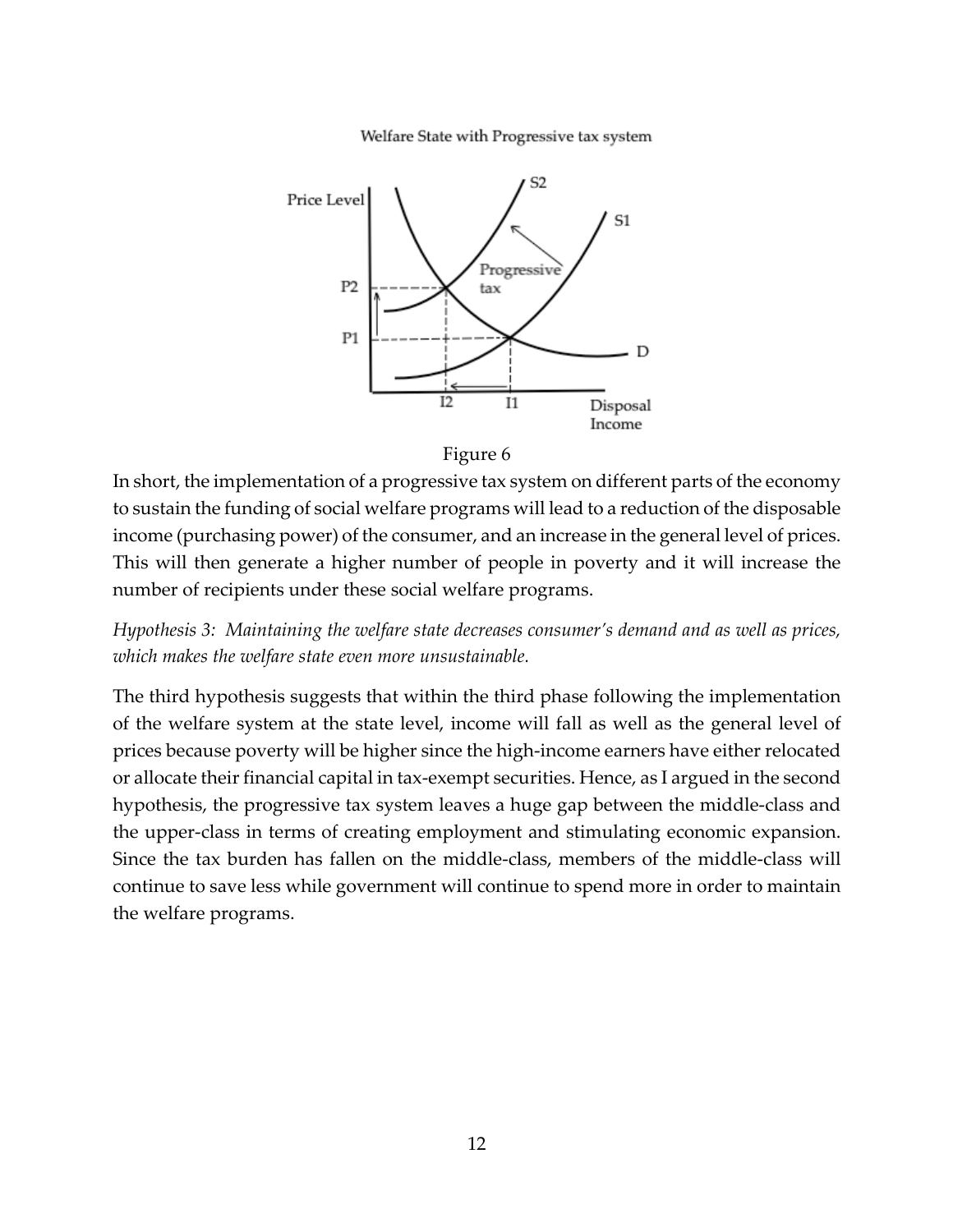



Since consumers can no longer spend due to a substantial reduction in their disposable income, the general level of prices will consequently fall too. In this case, two situations may happen: (1) the state government will attempt again to use an expansionary fiscal policy or (2) simply dismantle the welfare system to avoid increasing the poverty level as well as a long-term deflation. If we assume that the state government will not opt for the second option, it will still result in the same outcome, which is the degradation of the welfare state, the application of expansionary fiscal policy can only be effective in the short-term. If the goal of the state government is to maintain the welfare system as much as it can, then its sustentation can only be temporary because an excess of government spending will slow economic growth and increase poverty. Since low-income people cannot contribute to maintaining the welfare state, it will come to its self-dismantlement.

#### **IV – Conclusion**

The inductive method of this analysis helped me developed a theory that holds valid based on historical and statistical evidence. The welfare state produces a higher cost to the taxpayer as well as government to be maintained rather than the benefit of making more people financially independent. The welfare state in the United States has created a high level of dependency between low-income people and the government. What it has perpetuated is the idea that nothing could be done without government. This dependency and reliance on needing the government for everything have drastically expanded the powers of the federal government far beyond its constitutional scope. The welfare state was created with the only intent to help people financially until they regain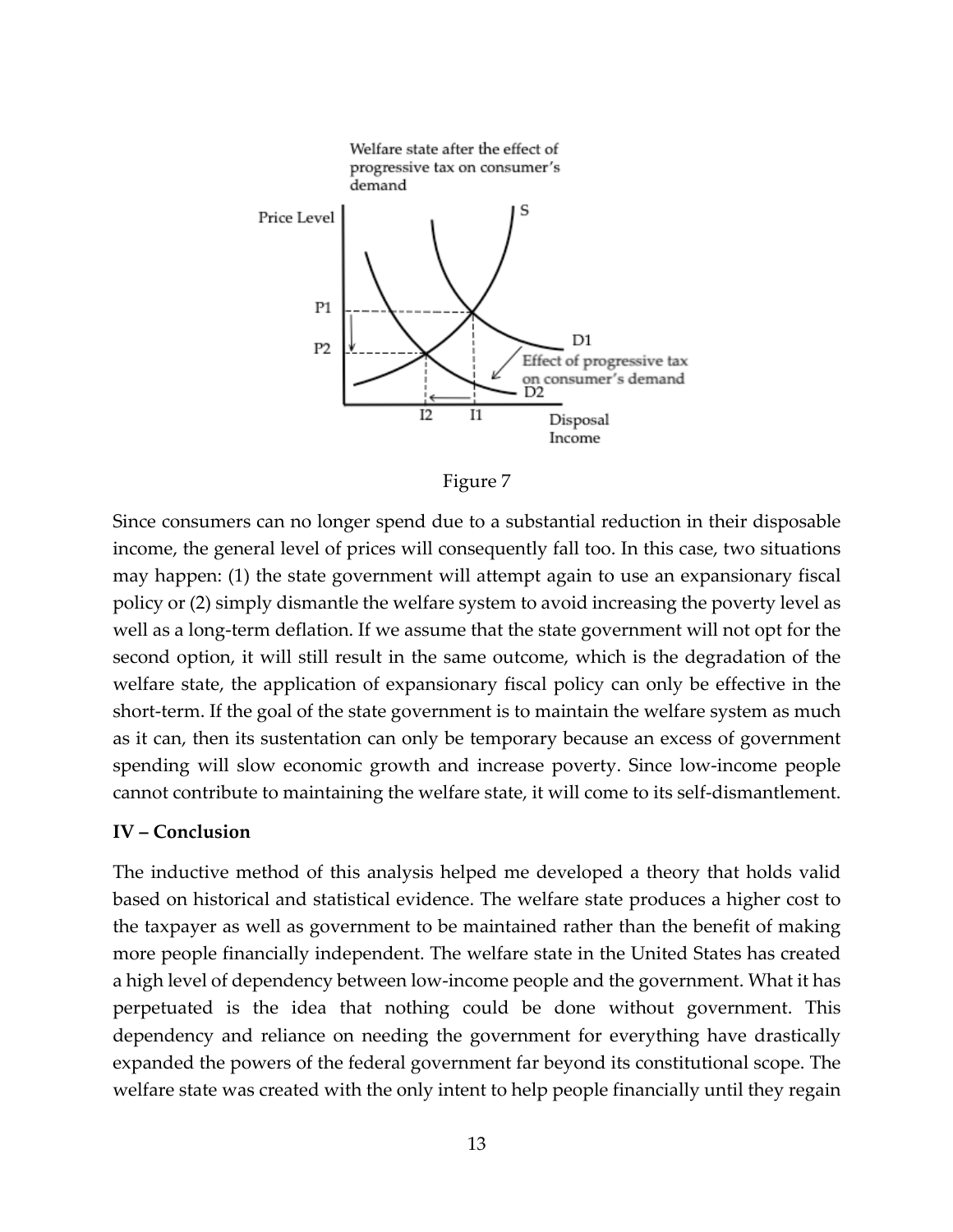their financial autonomy. However, the opposite is what has happened as more welfare programs are created following the increasing number of recipients from these programs. Dismantling the welfare state gradually seems to be a realistic solution to alleviate the tax burden on the taxpayer. This dismantlement approach will be an eye-opener for both the people and their regional governments. Lastly and more importantly, decentralizing the welfare state to the state level will significantly reduce the scope of government.